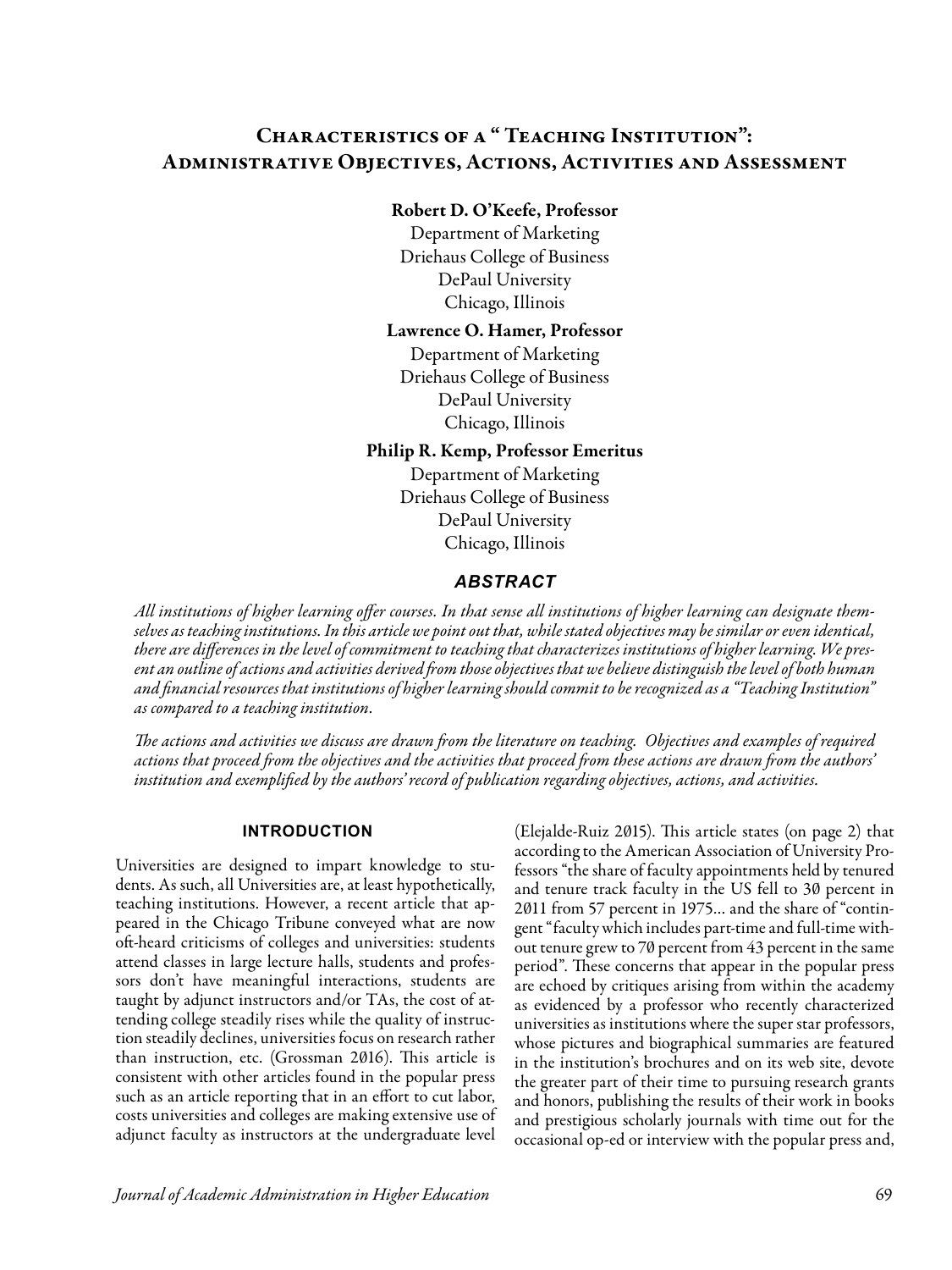by doing so, avoiding, as much as possible, any contact 2014). These concerns about the value of college suggest it with undergraduate students (Collier 2013).

Concern about the state of teaching at colleges and universities is not a new issue. A quarter of a century ago, Boyer (1990) wrote about a framework for building a community of learning focused on the centrality of an intellectual life and the relationship between the educator and the student. These concerns parrelled increasing concerns about the importance of assessment on college campus (Kemp & O'Keefe 1993, 1994). The concerns expressed by Boyer may have been relatively new at the time, but his work has been a catalyst for stimulating concern with the importance of teaching. Since his work, and perhaps from before his work, the concern about teaching on campus has been heightened by pressure from many external sources.

Recently, O'Keefe, Lopez, Xu, and Lall (2014) drew attention to external pressures emanating from "Government agencies that offer grants and from individual and corporate donors who support existing programs are demanding that institutions requesting funding or donations present evidence of assessment outcomes indicating that the goals and objectives made explicit in their mission statements are being met". The authors also noted that, more recently, accrediting bodies at the college and university levels have been more insistent on the presentation of evidence regarding the institutions' approaches to insuring high quality instruction and programs of assessment or, better stated, assurance of learning.

Add to these pressures the dissatisfaction being expressed by potential employers who have lost faith in the GPA as a measure of the skills they require (Ehrenfreund 2015) and those students who are deeply in debt but cannot find opportunities in the fields in which their degrees are supposed to be applicable (Bloomburg Business Week 2012). Students may like to think of themselves as customers (Collier 2013) but they are, in fact, the products of institutions of higher learning. If graduates cannot demonstrate that they possess the knowledge and skills expected by potential employers the institution is an easy target for blame (Kline 2014; Krislov 2015).

Last, but certainly not least, are the complaints from parents regarding the ever increasing costs of tuition, books, fees and related educational expenses (Campos 2015). For example, Jacob & Benzkofer (2015 p.14) reported that average tuition and fees at four-year public colleges nearly quadrupled over the past 40 years, from \$2,469 in 1974-75 to \$9,139 in 2014-15(with both figures stated in 2014 dollars). Despite the sentiments expressed above, prospective students and their families are increasingly finding it difficult to pay for college and increasingly concerned about the value of the college experience (Hanover Research

is critically important for colleges and universities to focus on teaching; indeed it is typical for colleges and universities to emphasize their teaching as part of their efforts to recruit prospective undergraduate students. However, questions about what factors define a "Teaching Institution" and what activities differentiate a "Teaching Institution" from other types of institutions of higher learning seem difficult to answer. This paper seeks to answer those two questions. But before those questions are addressed, we want to state some basic assumptions relevant to our presentation. First, we understand that while all institutions of higher education can be characterized by some level of teaching activities and some level of research activities, those that we consider to be "Teaching Institutions" are somehow different from both those considered to be teaching institutions and from those identified as research institutions. Second, we assumed that the difference(s) between "Teaching Institutions" and teaching institutions and research institutions could be evidenced by observable activities rather than mere differences in the words institutions employ in their self-designations.

# WHAT IS A TEACHING INSTITUTION

Any school may refer to itself as a "teaching institution". Self- designation, however, is a weak source of validation of that title. An institution of higher learning may harbor and even present its vision of itself as a teaching institution. But as Albert Einstein was reported to have said: "A vision that does not stimulate the institution to relevant and appropriate actions in its support is really no more than a hallucination". (Berrett 2012, Isaccson 2014).

The term "teaching institution" seems to be used in many contexts without a clear understanding of the operational meaning of the term. For example, the publication US News & World Report equated the term with a commitment to undergraduate teaching.

US News &World Report defined a teaching institution as an institution with "a strong commitment to teaching undergraduates instead of conducting graduate-level research." While this definition may seem fairly straightforward, it is not clear what tangible and measurable activities are associated with this commitment. The term was defined by examining the responses of "college presidents, provosts, and admissions deans" who were asked to list 10 peer institutions with a "strength in undergraduate teaching".

Ulrich (2007) offered three definitions of "teaching institution". The first, which is very similar to the US News definition, defines a teaching institution as "an institution that focuses primarily on undergraduate education rather Another approach to defining a teaching institution was suggested by the work of Harvey and Green (1993). They defined three types of quality: (1) Quality as value for the money (this definition of quality leads to concerns about *accountability*), (2) quality as fit for the purpose (this definition of quality leads to concerns about *assessment*), (3) quality as transforming (this definition of quality leads to concerns about the institution's ability to transform students' perceptions of their world as well as teachers' perceptions of their roles as teachers). Accepting the premise that the transformative definition of quality speaks to the mission of teaching institutions could lead to the following definition of a teaching institution:

than graduate education." Second, Ulrich stated that a teaching institution can be defined using the Carnegie classification system as those schools classified as either Master's/Comprehensive or Baccalaureate/Liberal Arts universities and colleges. This definition partly contradicts the first definition offered by Ulrich as Master's/ Comprehensive universities are defined as those institutions that "offer a full range of baccalaureate programs and are committed to graduate education through the master's degree" while Baccalaureate/Liberal Arts are defined as those that "are primarily undergraduate colleges with major emphasis on baccalaureate degree programs." This definition seems problematic because it defines a teaching institution by the degrees awarded by that institution rather than by the activities that take place within the institution. In other words, this definition would seem to assume that the interactions between teachers and students are equivalent across all institutions that offer similar or identical degrees. Ulrich's third definition teaching institution is "an institution that is not a research institution". This third definition defines a teaching institution by what it is *not* rather than by what it *is* and so fails to clarify those characteristics that define a "research institution". (2014) reported that many institutions of higher learning have given no more than "lip-service" to the suggestions regarding the value of teaching as scholarship that Boyer's work had suggested be considered. On a higher level, the work of Kemp and O'Keefe (1993 and 1994) suggests that any activities that define a "teaching institution" arise from an institutional culture that is supportive of teaching. These researchers provide a number of factors that characterize this supportive teaching culture (see Table 1 **Table 1 Characteristics of a Supportive Teaching Culture** 1. High-level administrative support. 2. Adopts a broader definition of scholarship. 3. Includes a teaching demonstration as part of the hiring process. 4. Frequent interaction, collaboration and communication among faculty. 5. A teaching demonstration used to evaluate

 "A Teaching Institution is a university or college whose culture places primary importance on education as a transformative experience for learners and instructors". (Harvey and Green, 1993; Biggs 2001).

### WHAT ACTIVITIES DIFFERENTIATE A TEACHING INSTITUTION

William James once wrote: "The ultimate test of what a truth means is the conduct it dictates or inspires."(James, 1907) In brief and less elegant language the common phrase is that actions speak louder than words. As an example of extensive words without paired actions, in their recent review of Boyer's (1990) work, Moser & Bryant

- 
- 
- 
- 
- candidates for teaching positions.
- 6. Supportive and effective departmental chairpersons.
- 7. Rigorous evaluation of teaching included as part of tenure and promotion decision

The key point seems clear and direct: If an institution of higher learning wants to describe itself and wants to be considered by its several constituencies and its competitors as a teaching institution, it should be able to express the characteristics and, importantly, the activities in service of those characteristics that frame and support the credibility of the designation.

Feldman and Paulsen (1999) suggested that the culture of an institution has a great impact on that institution's goals, activities, and effectiveness of achieving its goals. With respect to teaching institutions, Feldman and Paulsen identified several characteristics of a supportive teaching culture some of these characteristics are paraphrased and included in Table 1. If one accepts the validity of these characteristics, the question then becomes what programs, processes, and policies are likely to result in the given characteristics? Further, these programs, processes, and policies should take into account the nature of faculty at faculty in general and faculty at teaching institutions in particular. While conventional wisdom would suggest that incentives and rewards should be used to mo-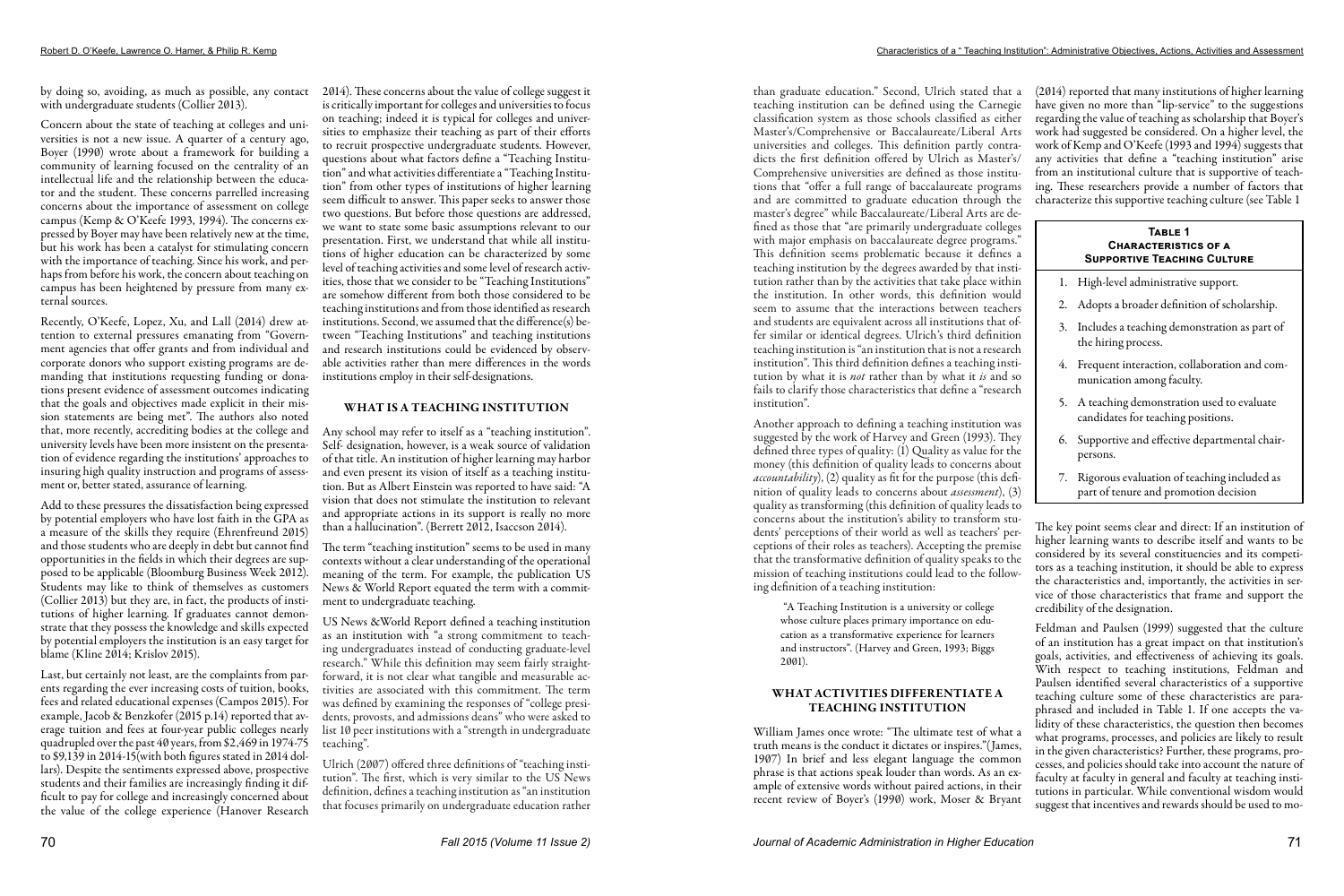tivate faculty, the work of Tang and Chamberlain (2003) suggests that this approach will have limited effectiveness because the relationship between rewards and teaching seems to weaken as a faculty member's length of service increases. This implies that methods of motivation that are not reward-based are needed to help create a supportive teaching culture for longer-term faculty.

There is also evidence that the need for non-reward based motivation methods is particularly important for teaching institutions. Faculty at non-research institutions seem to be intrinsically motivated and desirous of support structures that increase the effectiveness of their work. This is evidenced by the work that found faculty at nonresearch institutions were particularly interested in facilities/equipment, travel/conferences, summer funds, internal grants, and working with students (National Center for Post Secondary Improvement 2000). While some of the items on this list can be viewed as incentives, it is important to note that the incentives stated are concern professional development as much as financial rewards. Combining the characteristics of a supportive teaching culture from Table 1 with the findings regarding the nature of faculty at teaching institutions from the proceeding paragraph results in an understanding of the types of activities in which a teaching institutions should be engaged.

The data reported by the National Center for Postsecondary Improvement (2000) and the items reported by Feldman & Paulson (1993) and paraphrased in Table 1 and our own accounting of activities discussed later in this paper agree that the most important element of creating and maintaining an environment conducive to high quality teaching is an administrative structure than supports both incremental and radical innovative pedagogical methods and curriculum. (O'Keefe & Hamer 2011; O'Keefe 2013) The policies and actions mentioned above are agreed to be important but one must recognize that such policies and actions in support of these policies do not spontaneously arise and become accepted practice. It really doesn't matter whether the ideas for improvement originate from faculty members and are transformed into practice by administrative policies or, if an administration's ideas for the improvement of teaching are initially championed by one or a group of faculty members. It is the innovation and continual improvement of the innovation that really matters.

University administrations in cooperation with trustees and boards of directors traditionally set the institution's short and long-term objectives. The procedure is similar to the "objectives down plans up practices" found in many corporations. The expectation is that each division of the corporation or in our case the university must submit a plan outlining the actions it will put in place in order to

achieve the objectives. There will be some short -term objectives that are specific to units of the institution and others that are long-term and relevant to all units. Objectives concerning teaching are examples of general and long term objectives and so command units to create long-term actions in the service of satisfying those objectives.

### OBJECTIVES OF A TEACHING INSTITUTION

In the section to follow we offer two major long-term objectives and go beyond a simple listing to discuss the actions (activities and assessment procedures) that may be used to achieve the objectives.

### Objective 1: Become a College Whose Faculty is Recognized for Skill in Teaching

Action 1.1: Examine methods for evaluating teaching skills.

Faculty members recognize the need for both formative and summative student and peer evaluations of their teaching skills. They understand the place of these evaluations in decisions made by departmental, college and university committees and boards regarding contract renewal, promotion and tenure. O'Keefe. Hamer &Kemp (2003) reviewed the presentation of teaching evaluation outcomes in ours and other colleges. They reported that the presentation of summative data was useful in overcoming the frequent complaint that student evaluations of teaching were unreliable. The major conclusion of the study was that the presentation of teaching evaluations by faculty was inconsistent, confusing and, especially when faculty members were ranked, frequently statistically misinterpreted. Rather than a confusing array of averages, the researchers' suggested that the units agree on expected performance levels, scale these levels as unsatisfactory to outstanding and report the outcome of the evaluations by reference to the scale. This method has become policy.

Action 1.2: Institute an individual teaching portfolio system.

The college has made progress in having a section on teaching included as a section of the individual faculty member's annual report. Also the entries, syllabi, teaching materials etc., are used as means of peer review and review by the various committees and boards charged with making decisions about retention, promotion and tenure and, where relevant, salary increases and other incentives.

### Action 1.3: Establish a program for the enhancement of teaching.

Over the course of several years we had discussed establishing a Program for the Enhancement of Teaching (please see Table 3 for the program's annual calendar of events). It began as a traditional mentoring program with senior faculty mentoring junior faculty. In the course of these mentoring activities we noted that mentoring could be reciprocal. Senior faculty could assist junior faculty with syllabi creation and other class management activities. Junior faculty who were better schooled in technology could assist senior faculty in incorporating technology into their classes. We realized the benefits gained by the exchange of information and formally proposed a program aimed at increasing faculty participation. Our experience with leading the AACSB workshops (Kemp & O'Keefe 1994; 1995) was the stimulus for establishing the Program for the Enhancement of Teaching. The program was discussed at several local conferences and a broader account of the program's activities was published in *College Teaching.* (Kemp & O'Keefe 2003) A listing of the program's activities is presented in Table 3. While initially a program within our college of business, the University administration expanded the reach of the program by instituting an Office of Teaching and Learning that conducts presentations such as those listed in Table 3.

Action 1.4: Pursue grants focused on dimensions of teaching skills.

Most institutions of higher education have an office devoted to grants and contracts. This action requires that this office search out sources of funds that support the development of teaching skills or recognize skilled teachers.

Action 1.5: Participate in conferences focused on teaching in higher education.

There are conferences devoted solely to this topic. In addition a number of conferences with multi tracks devote sessions and tracks to educational issues. These conferences bring faculty members from different institutions and so result in the exchange of information on issues of relevance to the elements of quality teaching.

Action 1.6: Nominate faculty members for national or regional teaching awards.

Some conferences include invited presentations of innovative approaches to teaching. The participating faculty members are nominated for entry and the prize winners are chosen by vote of a committee composed of representatives chosen by the sponsor. Again these contests may vary in the details of the nominating and vetting processes but they all represent an opportunity for an institution to showcase its outstanding teachers. National awards call attention to the institution and are evidence for its claim of being a "Teaching Institution". For example, see O'Keefe, Kelly & Kemp (1996 2006(1) and 2006).

Action 1.7: Institute a teaching mentor system.

# **Table 3 Activities Comprising Workshop on Defining Teaching Institutions**

- 1. Derive goals and objectives related to teaching from the mission statement of participants' colleges.
- 2. Prioritize the teaching objectives derived.
- 3. Determine which of the objectives had been acted upon by the participants' institutions. What programs, have been offered and are currently in place.
- 4. Discuss with the participants their experiences in implementing their programs.
- 5. Discuss assessment procedures in place to measure the effectiveness of these programs.
- 6. Discuss the need for an organizational unit to coordinate activities bearing on improving the quality of instruction within the academic programs offered.

# **Table 2 Annual Calendar of Events Held by Program for the Enhancement of Teaching**

- Bright Ideas Lunch
- Student Case Method Seminar (3 days)
- Case Teaching Discussion Group
- Classroom Management: What Do I Do Now?
- New Faculty Discussion Group
- Classroom Management: How Students Learn
- Classroom Management: The Effective Use of Technology
- Classroom Management: Master Teacher Seminar (3 days)
- Classroom Management: What is the Most Effective Delivery Method for You?
- Classroom Management: Use of Course Management Tools (e.g., Blackboard)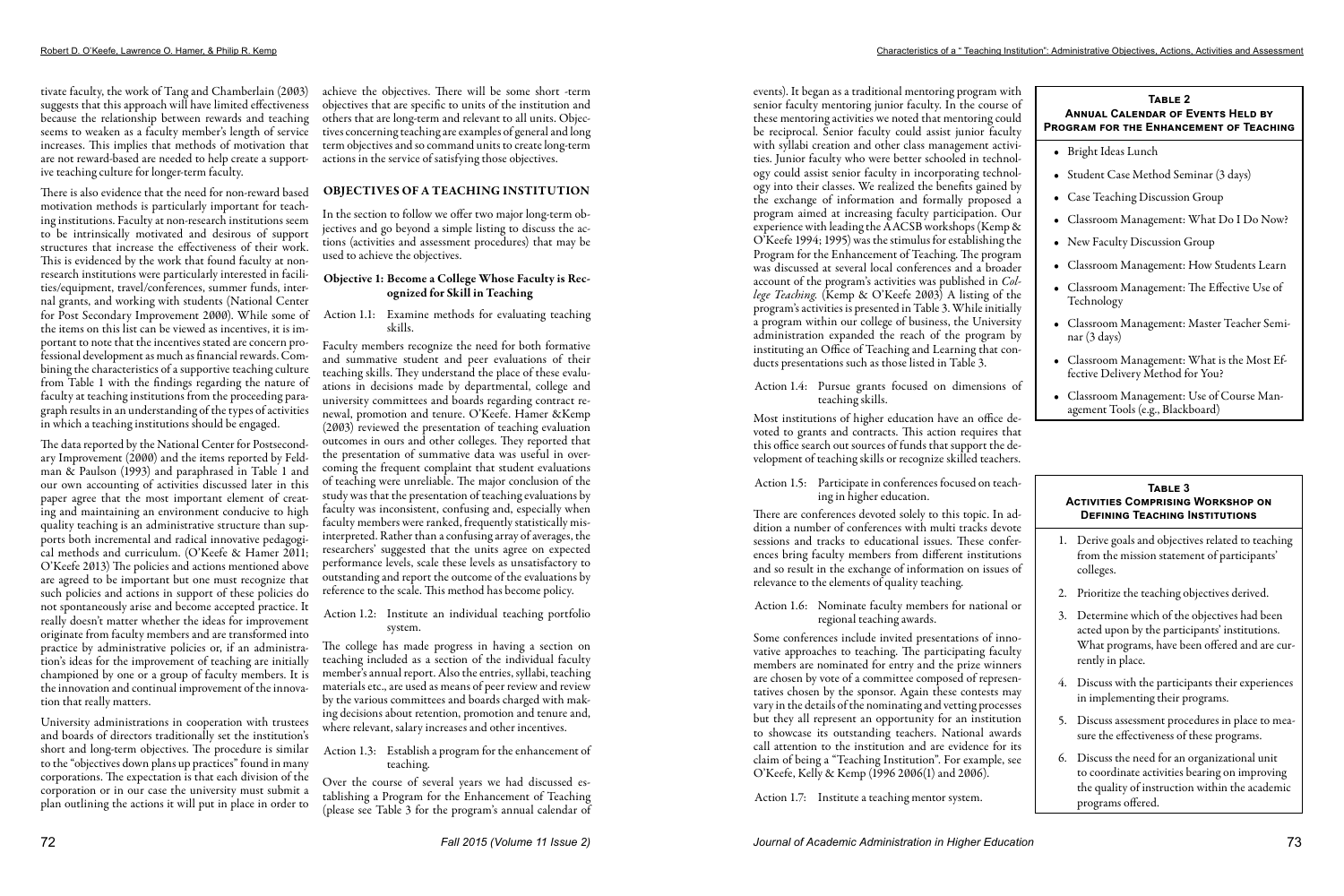Exchanges of information between and among senior and As an addition to actions stated above we wish note the junior faculty are common. These may be one on one exchanges or topics discussed at more formal departmental meetings. The important point is that these relationships represent a foundation on which an academic department, a college or a university might construct an efficient program for enhancing the quality of teaching.

### Action 1.8: Achieve recognition by publication in functional disciplines' educational journals.

Every business discipline has one or more journals devoted to publishing articles centered on teaching methods and the results of research into the effectiveness of those methods. All units of the institution keep faculty members apprised of these and of other journals that welcome such articles. Journal publication provides tangible evidence of an institution's interest in and support of quality teaching. Lists of these journals opinions regarding their ranking are readily available online.

Action 1.9: Nominate faculty members for university level teaching awards.

For nearly forty years our college has presented teaching awards to selected faculty members. The awards are described in the section that immediately follows. The recipients of these awards are decided on the basis of undergraduate or graduate student votes. The university also presents Excellence in Teaching awards to faculty members from the several colleges that comprise the university. Faculty members are nominated for the award and submit documentation in support of receiving the award. Members of a faculty committee known as the Quality of Instruction Council (QIC) examine the documentation and decide on the recipients. The award is presented to faculty members at the university convocation.

Action 1.10: Recognize nominees for college level teaching awards.

As mentioned above our college has three teaching excellence awards. There is an undergraduate and graduate award and, a recently added award for an adjunct faculty member. These awards are presented at the college's commencement ceremony. We've noted that several times only one or two votes decided the recipient. Our, as yet unrealized objective, is to recognize the top five vote getters. The faculty member receiving the most votes would be awarded the plaque while the other four would receive an Excellence in Teaching certificate. This suggestion is based on Hollywood's Academy Awards. Nominees for the Oscar receive certificates of nomination. These certificates attest to their talent and are cherished items for display.

importance of cooperation between academic units, departments and programs and the institution's public relations and enrollment management divisions. Public relations representatives have contacts with the traditional and contemporary media and so are in a position to transmit messages about the institution's position as a "Teaching Institution" to audiences beyond our open houses and recruiting events. The PR representatives are also involved in filling requests from the media for interviews with faculty members.

### Objective 2: Be Responsive To Our Market Through Innovative Teaching.

The actions and activities relevant to our second objective represent, for the most part, approaches to establishing and maintaining continuous improvement in the interests of supporting high level teaching and encouraging learning.

Action 2.1: Increase the number of technologically equipped classrooms.

Action 2.2: Increase participation in technology instructional sessions for faculty members.

This is an activity that the Program for Excellence in Teaching (PET) found that senior faculty considered to be especially useful. Textbooks and supplementary text materials assume familiarity with contemporary technology.

Action 2.3: Expand Instructional support systems.

Institutions of higher education usually have a centralized Information Technology or Classroom Technology sections. These sections oversee the equipment used to augment teaching. Our college has put in place its own Technology Services office. The office conducts instructional sessions related to the use of technology. These services are offered to groups of faculty members and, frequently, as independent, instructional sessions arranged to assist individual faculty members who are not familiar with the systems in use within the college and the university.

Action 2.4: Institute a course leader system.

This activity is especially critical for multi-section required courses. Because these courses represent a foundation for the more advanced courses, course sections should have the same course teaching and learning objectives and incorporate the same set of topics. A extended discussion of these expectations is presented by O'Keefe & Hamer (2013) and O'Keefe, Lopez, Xu and Lall (2014) Without a course leader who continually monitors the course content and the assessment methods multi-section courses can revert to conditions that approach anarchy. Inconsis-

in a curriculum. The important point is to have a set policy and procedure for adding, combining, replacing and deleting current courses. These issues and applicable policy matters are discussed in Chadraba & O'Keefe (2007): O'Keefe &Hamer (2011,2011) and O'Keefe (2013) The policy we report on has been in place since 1992.

O'Keefe & Hamer (2011). Our experience has been that it is more efficient to test market the fit and feasibility of proposed ISS 398 and GSB 798 courses rather than simply give them a departmental listing. A lack of policy in curriculum revisions leads to curriculum clutter.

Action 2.7 Experiment with team teaching.

tency means that assessment or assurance of learning re-These have duties that go beyond those expected of adjunct sults cannot be considered valid. Action 2.5: Institute a continuous curricula improvement policy. As we pointed out earlier in this paper there will always be incremental changes and sometimes even radical changes or part time teachers. The executives in residence teach a full schedule of classes, have their teaching evaluated by students, counsel students, attend faculty meetings and assist in recruiting efforts. Though they are encouraged to publish, they are not expected to meet the standards set for tenured and tenure track faculty.

Our research and first-hand experience has shown us that faculty members are divided in their willingness to consider participation in team teaching. We have found that some faculty members are unclear regarding how participation in team teaching will be credited toward the hours (number of courses) that faculty members are expected to teach. This is another instance where there needs to be an accepted statement of policy that faculty members understand and agree to. The terms of such a policy statement have been reported by O'Keefe & Hamer (2012).

### Action 2.8: Experiment with "clinical" faculty.

Action 2.6: Expand the ISS 398 undergraduate and GSB 798 special topics courses. The ISS 398 and GSB798 are designations applied to special interest courses which may be considered for permanent addition to a departmental curriculum, offered from time to time or, after one or two unsuccessful offerings, deleted Again the process for converting a proposed ISS 398 or GSB 798 as a permanent addition is detailed in be assured. To accomplish that desired end the institution must provide facilities that are designed to accommodate group discussion, and , especially for business programs contacts with firms that will provide real world problems and evaluate the solutions submitted by the students. Also the institution should sponsor student groups that wish to take part in graduate and undergraduate case analysis competitions.(O'Keefe & Chadraba 2013)

The idea of clinical faculty seems to have originated in colleges of medicine and law. In these colleges clinical faculty could be full time and tenured. They were charged with instructing the students with the more practical aspects of the profession. Law professors instructed students on the theories of legal practice while the clinical faculty members taught them procedures such as preparing and submitting legal briefs and other matters. Our college has benefitted greatly by employing executives in residence.

- Action 2.9: Expand both case and problem centered coursework.
- It seems that every institution of higher learning wants its students to be capable of critical thinking. Case and problem centered coursework provide a venue for assessing whether this very important educational outcome will

- Action 2.10: Expand teamwork and leadership exercises in classes.
- Hamer & O'Keefe (2012) reported that in many instances students claimed that they disliked team projects. Their primary objections centered on their experience with unequal participation by some students in their groups. This meant additional work for the other members. The authors could empathize with the students but also understood that the ability to work efficiently in groups is expected in the business environment. The article referenced above describes an approach to incorporating instruction in group skills within a course that required group projects.

Action 2.11: Explore or expand investment in distance learning.

There is very wide agreement in institutions of higher learning that online courses will continue to reach larger audiences. An institution that intends to include online courses as an integral part of its curriculum needs to be aware that preparation for the addition of online instruction requires a significant investment of both human and technological resources. On the human side there must be an investment in training faculty members to effectively use the online environment and on the technological side equipment that is reliable and equal to the task.

- 
- Action 2.12: Explore or expand certificate programs.
- Certificate programs designed for the employees of local firms can benefit the institution by providing additional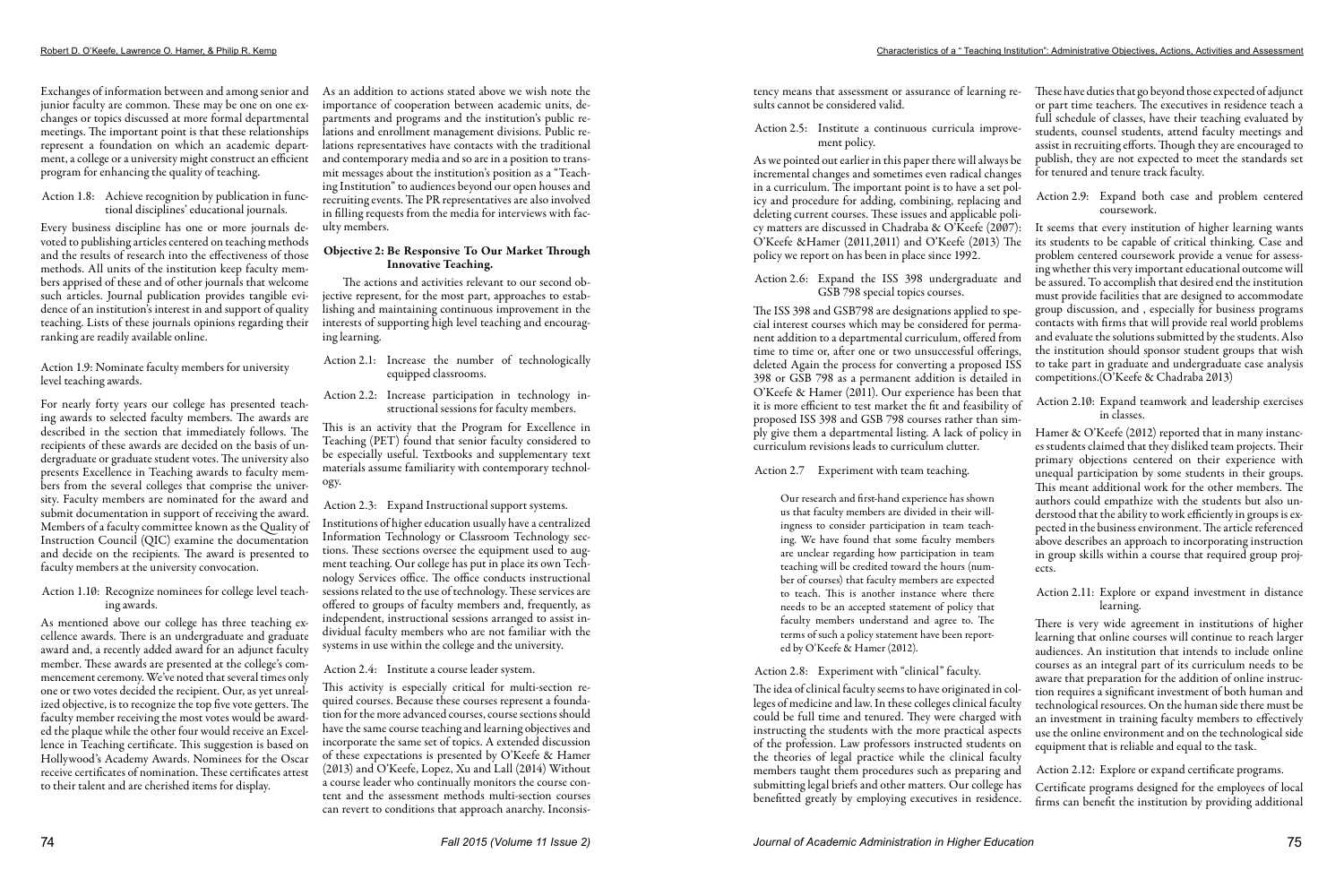revenue, offering faculty members opportunities to supplement their earnings and forming sustained relationships with local firms. Also contact with the certificate students can generate positive word of mouth or social media evaluations.

### Action 2.13: Install software programs for mathematics and statistics coursework.

Faculty members frequently report that they are forced to dilute their presentation of course materials because both undergraduate and graduate students are to some degree deficient in their ability to apply mathematical or statistical methods necessary to understanding course content. O'Keefe & Hamer (2010; 2011) discussed this problem and offered as a solution what they called the "just in time " method. The JIT method requires that a faculty member specifically states which techniques or tests will be required to both compute and interpret required statistical results.

# Action 2.14: Institute a "Writing Across the Curriculum" program.

Another complaint commonly voiced by faculty is that their students cannot seem to write very well. Writing takes practice and the purpose of a "writing across the curriculum" program is to continually provide that practice. Some faculty consider that they are really do not feel qualified to provide in depth evaluations of all aspects of student reports. Others point out the length of time that it takes to wade through the student reports and provide constructive criticism. Students complain that faculty members take too much time in returning their papers and when they are returned they have a grade but very few comments. In order to try to satisfy both students and their instructors we have adopted a "comment code" for evaluating student reports and a grading system that evaluates the structure, substance and style of a student's report. (O'Keefe 1996, 1 & 1996 2.; O'Keefe et.al. 2014; O'Keefe & Lopez 2015) The comment code article was chosen for inclusion in Indiana University's Selected Library of the Scholarship of Teaching and Learning http. www.indiana.edu/teaching/allaboutpubs.

Action 2.15: Advance the idea that an institution is both "A Teaching Institution" and " A Learning Institution".

This objective concerns a truly important component of the efforts that define the creation, implementation and maintenance implementing and maintaining a comprehensive assessment program. Recently O'Keefe, Lopez, Xu & Lall (2014) discussed the reasons for the importance of assessment. The article referred to the criteria required by the AACSB and other regional or national associations

to gain or retain their accreditation. Our college has been concerned with the issue of formal assessment activities for at least the past 20 years. A number of articles published by our faculty have dealt with the pressures for the assurance of learning. (O" Keefe, Kelly & Kemp 1996 2006; O'Keefe & Hamer 2012,2013; Hamer &O'Keefe 2013; O'Keefe & Lopez 2015. We have had some experience cooperating with faculty groups beyond our own. ( Mlllin, Ricks, Schiffman, Schaeffer, Wilson & O'Keefe (1995) and those experience lead us to question the utility of centralized comprehensive program. Such programs eventually make compromises that are at variance with their overall assessment objectives. In several of the articles referenced above, we have presented our view that, for a number of reasons, an assessment program must assure that each individual class is assessed in each academic term. This requires leadership on the part of the university and college administrations; departmental chairpersons; faculty appointed as course leaders and importantly the faculty members teaching the classes.

# **CONCLUSION**

While every institution of higher education has faculty and students, they differ on the relative importance placed on the interaction between these two groups and the power of that interaction to transform both parties to the interaction. Thus, not all colleges and universities should be thought of as "Teaching Institutions". This article has presented an operational definition of the designation "Teaching Institution" that focuses on the learning and the transformative nature of education. Further, the work that that we have cited offers guidance to institutions that wish to define themselves as "Teaching Institutions" by suggesting policies, objectives, actions and related activities that can help guide such institutions as they educate their students in the face of a variety of external demands and pressures. As discussed in the body of this paper, many of these actions have been put into place at the authors' own institution, and our assessment activities have lead to a significant strengthening of our teaching mission. The authors, in our roles as administrators have attended and spoken to audiences of prospective students and the parents of these potential enrollees. We have over the years observed that the term "Teaching Institution " seems to resonate well with both the students and their parents.

Our overall goal is not simply to have our audiences attend our recruiting open houses so can tell them that we are a "Teaching Institution". Rather we want them to attend because they have been assured that we are a "Teaching Institution" in the full sense of the designation.

# **REFERENCES**

- Campos P. (2015), "Where college tuition money is going", *The Week*, April 17, p12*.*
- Chadraba, P. C. & O'Keefe, R. D. (2007), "Developing marketing programs for economies in transition", *Journal of Marketing Education 2*9,3 218-222.
- Elejalde-Ruiz, A. (Dec. 10 2015), "Union Scores Win at U. of C.: Nontenured Faculty Oks Bargaining Unit Creation," *Chicago Tribune,* Business section, p1-2. Kemp, P.R. & O'Keefe R. D. (1994), "A program for the enhancement of teaching", (Invited Workshop Presentation) *Proceedings of the AACSB Continuous Improvement* Symposium . St Louis MO . Sept. 22-24
- Collier, G.L. (2013), "We pretend to teach, they pretend to learn", *The Wall Street Journal*, 12/26 Ehrenfreund M. (2015), "Why the decline in college at-Kemp, P.R. & O'Keefe R.D. (1995), "A program for the enhancement of teaching", (Invited Workshop Presentation) *Proceedings of the AACSB Continuous Improvement* Symposium . Philadelphia PA. Oct. 2-3.
- tendance is good news", *Chicago Tribune Business*, May 23, sec 2.
- Felder, R. & Brent,R.(1999), "How to improve teaching quality", *Quality Management Journal,* 6,2, p.9-21. Kemp, P.R. & O'Keefe, R.D. (2003), "Improving teaching effectiveness: Some examples from a program for the enhancement of teaching", *CollegeTeaching,* 51,3 111-114.
- Feldman, K. & Paulsen, M. (1999), "Faculty motivation: The role of a supportive teaching culture" *New Directions for Teaching and Learning*, 69-78, Doi: 10.1002/ tl. 7807. Krislov, M. (2015), "A word to the not-yet-wise: Seek out ' kindly reproofs'", *Chicago Tribune* Section 1, September 11,P.21.
- Grossman, R. (2016), "Undergraduates get the short shrift" *Chicago Tribune.* Jan.1, section 1, p.2. Kuh, G., Chen, D. & T.L. Nelson (2007), "Why teacher– scholars matter: Some insights from FSSE and NSSE", *Liberal Education.*93,4 1-7.
- Hamer, L.O. & O'Keefe, R.D. (2012), "Innovative team teaching: Faculty perceptions and administrative policies" *The Journal of Academic Administration in Higher Education,* 8,1 Spring, 49-60 Lawler, P.A. (2015), "Truly higher education", *National Affairs,* Spring, 1-9 Moser, D. & Ream T. (2015), "Scholarship reconsidered:
- Hamer, L.O. & O'Keefe R.D. (2013), "Achieving change in attitudes toward group projects by teaching group skills", *Journal of Higher Education Theory and Practice.* Spring, 9, 1, 114-19. April pp.20-24 National Center for Postsecondary Improvement (2000), "Why is research the rule?: The impact of incentive systems on faculty behavior", *Change. 32,53-56.*
- Hanover Research (2014), *Trends in Higher Education Marketing, Recruitment, and Technology*, published by Hanover Research, Washington DC. Nosek, B (2015), "Estimating the reproducibility of psychological science", *Science*, 349,6251, pp.910-911.
- Harvey, L & Green, D. (1993), "Defining Quality", *Assessment and Evaluation in Higher Education,* 18,(1), 9-34 Ochoa, A. (2011), "The scholarship of teaching : yesterday, today & tomorrow", *The Journal of the Professoriate 6 ,1 pp. 100-116*.
- Hill, P.A. L. (2010), *"Twenty years on: Ernest Boyer ,Scholarship and the scholarship of teaching",* Lecture presented at the American University of Beirut, Lebanon. O'Keefe, R. D. (1996), "Comment codes: Improving turnaround time for student reports", *College Teaching, 44,4, 137-8.*
- Isaccson, W. (2014), "*The Innovators New York: Simon & Schuster p.68. (Quote from Albert Einstein "A new idea comes suddenly and in a rather intuitive way but intuition is nothing but the outcome of earlier intellectual experience" Supports Knowledge precedes etc.* Jacob, M. & Benzkofer, S*.* (2015)*, "*10 things you might O'Keefe, R. D. Kelly J. S. & Kemp, P.R. (1996), "Principles of Marketing: Using environmental scan reports as a means of assessing student learning", In C. Lamb, J. Hair & C. McDaniel Eds.) *Great Ideas for Teaching Marketing. Cincinnati OH: Southwestern College Publishing, 403-06*
- not know about college*", Chicago Tribune Perspective, August 30 2015. P.14.October 14,2015. P.25.*

| James William (1907), "Pragmatism: A new name for       |
|---------------------------------------------------------|
| some old ways of thinking", New York: Longman, Green    |
| and Company "The ultimate test of what a truth means    |
| is the conduct it dictates or inspires" from Pragmatism |
| (a much more elegant way of saying that actions speak   |
| louder than words).                                     |

Past, present, and future", *About Campus.* March/